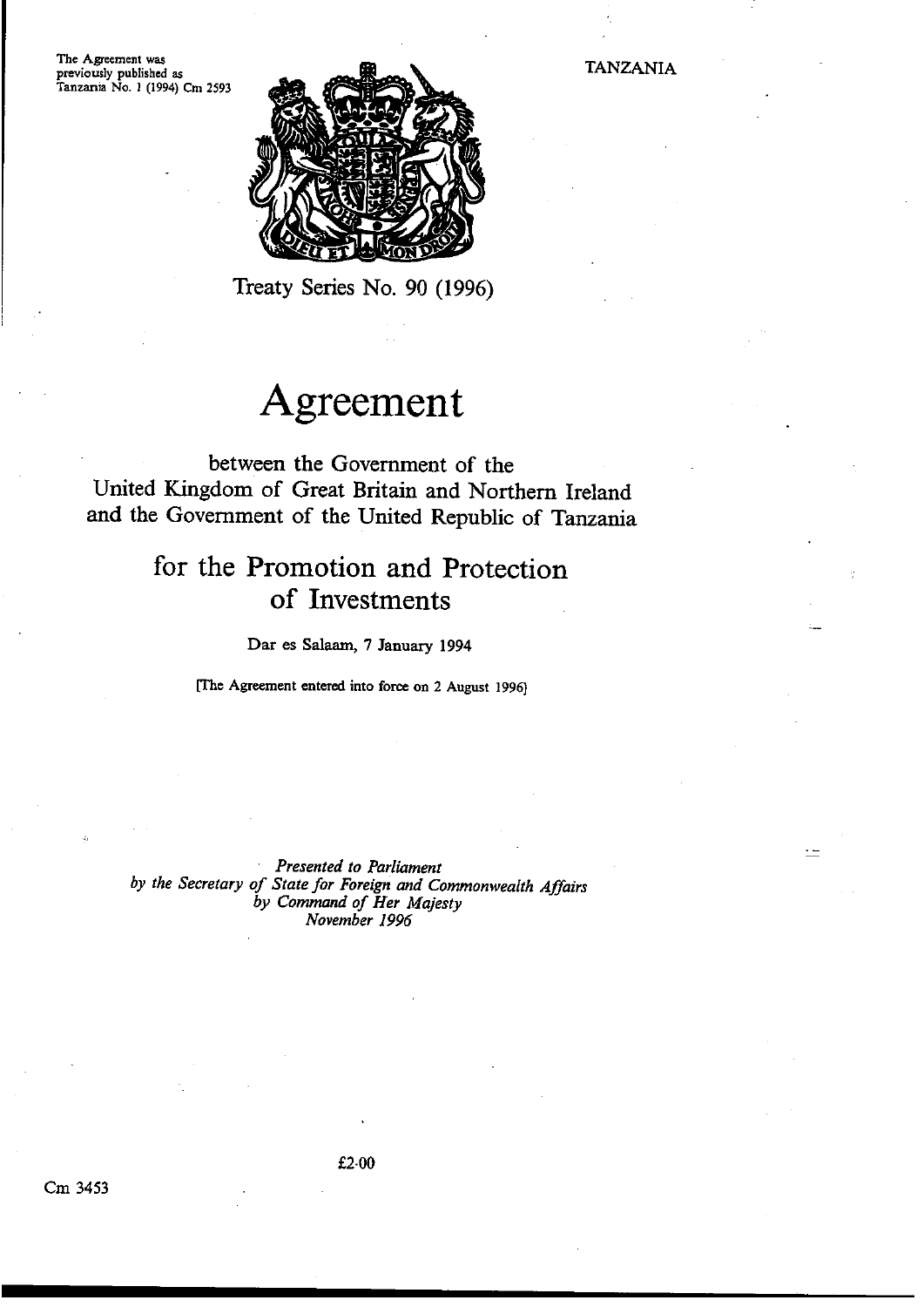# AGREEMENT

# BETWEEN THE GOVERNMENT OF THE UNITED KINGDOM OF GREAT BRITAIN AND NORTHERN IRELAND AND THE GOVERNMENT OF THE UNITED REPUBLIC OF TANZANIA FOR THE PROMOTION AND PROTECTION OF INVESTMENTS

The Government of the United Kingdom of Great Britain and Northern Ireland and the Government of the United Republic of Tanzania;

Desiring to create favourable conditions for greater investment by nationals and companies of one State in the territory of the other State;

Recognising that the encouragement and reciprocal protection under international agreement of such investments will be conducive to the stimulation of individual business initiative and will increase prosperity in both States;

Have agreed as follows:

#### ARTICLE 1

#### Definitions

For the purpose of this Agreement:

- (a) "investment" means every kind of asset admitted in accordance with the legislation and regulations in force in the territory of the Contracting Party in which the investment is made and, in particular, though not exclusively, includes:
	- (i) movable and immovable property and any other property rights such as mortgages, liens or pledges;
	- (ii) shares in and stock and debentures of a company and any other form of participation in a company;
	- (iii) claims to money or to any performance under contract having a financial value;
	- (iv) intellectual property rights, goodwill, technical processes and know-how;
	- (v) business concessions conferred by law or under contract, including concessions to search for, cultivate, extract or exploit natural resources.

A change in the form in which assets are invested does not affect their character as investments and the term "investment" includes all investments, whether made before or after the date of entry into force of this Agreement;

- (b) "returns" means the amounts yielded by an investment and in particular, though not exclusively, includes profit, interest, capital gains, dividends, royalties and fees;
- (c) "nationals" means:
	- (i) in respect of the United Kingdom: physical persons deriving their status as United Kingdom nationals from the law in force in the United Kingdom;
	- (ii) in respect of the United Republic of Tanzania: physical persons deriving their status as nationals of the United Republic of Tanzania from the law in force in the United Republic of Tanzania;
- (d) "companies" means:
	- (i) in respect of the United Kingdom: corporations, firms and associations incorporated or constituted under the law in force in any part of the United Kingdom or in any territory to which this Agreement is extended in accordance with the provisions of Article 12;
	- (ii) in respect of the United Republic of Tanzania: corporations, firms and associations incorporated or constituted under the law in force in any part of the United Republic of Tanzania;
- (e) "territory" means:
	- (i) in respect of the United Kingdom: Great Britain and Northern Ireland, including the territorial sea and any maritime area situated beyond the territorial sea of the United Kingdom which has been or might in the future

 $\mathbf{r}$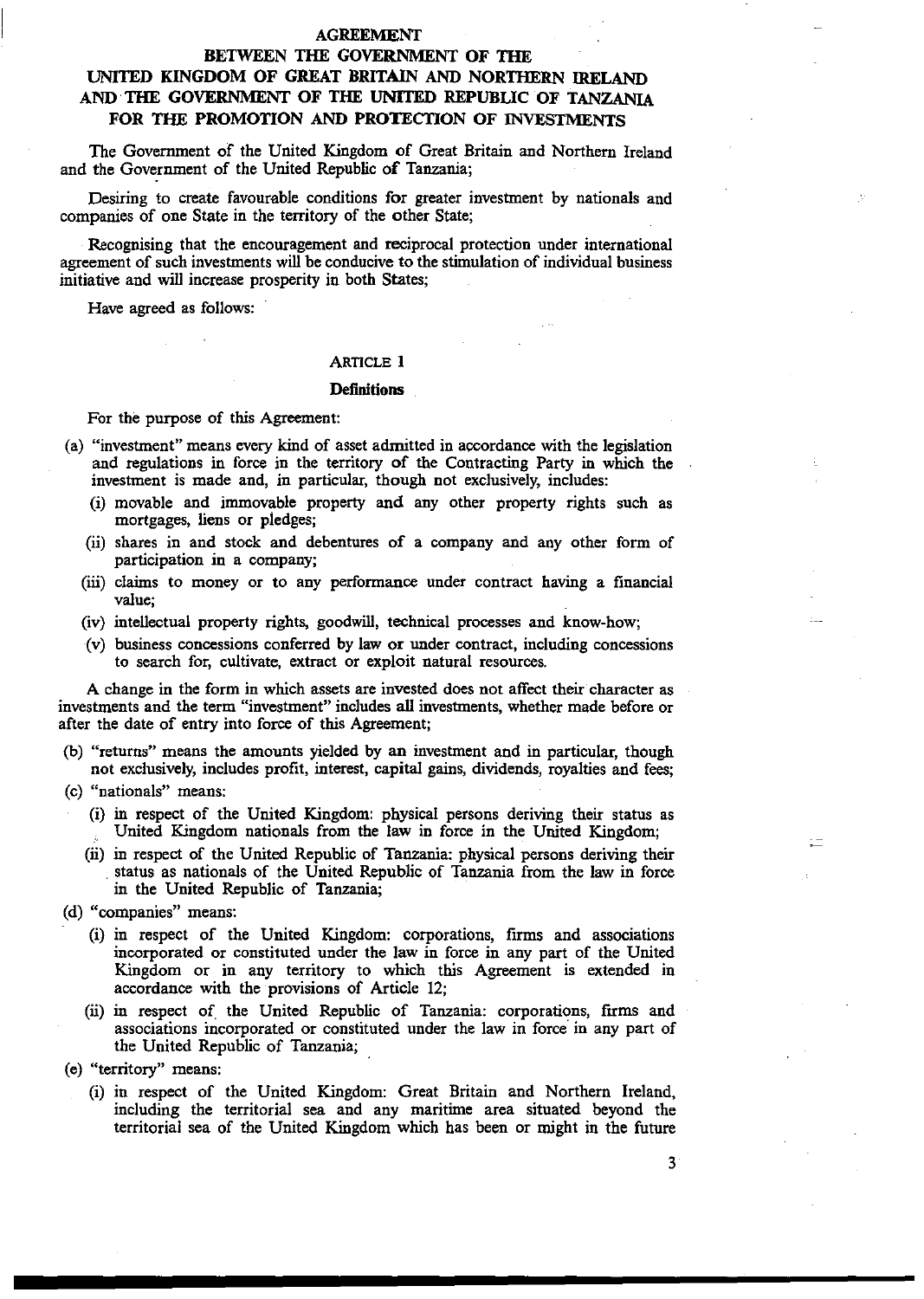be designated under the law of the United Kingdom in accordance with international law as an area within which the United Kingdom may exercise rights with regard to the sea-bed and subsoil and the natural resources and any territory to which this Agreement is extended in accordance with the provisions of Article 12;

(ii) in respect of the United Republic of Tanzania: the territory which constitutes the United Republic of Tanzania induding the territorial sea and any maritime area situated beyond the territorial sea of the United Republic of Tanzania which has been or might in the future be designated under the national law of the United Republic of Tanzania in accordance with international law as an area within which the United Republic of Tanzania may exercise rights with regard to the' sea-bed and subsoil and the natural **resources.** 

•

l.

#### ARTICLE 2

#### Promotion and Protection of Investment

(I) Each Contracting Party shall encourage and create favourable conditions for nationals or companies of the other Contracting Party to invest capital in its territory, and, subject to its right to exercise powers conferred by its laws, shall admit such capital.

(2) Investments of nationals or companies of each Contracting Party shall at all times be accorded fair and equitable treatment and shall enjoy full protection and security in the territory of the other Contracting Party. Neither Contracting Party shall in any way impair by unreasonable or discriminatory measures the management, maintenance, use, enjoyment or disposal of investments in its territory of nationals or companies of the other Contracting Party. Each Contracting Party shall observe any obligation it may have entered into with regard to investments of nationals or companies of the other Contracting Party.

# ARTICLE 3

#### National Treatment and Most-favoured-nation Provisions

(I) Neither Contracting Party shall in its territory subject investments or returns of nationals or companies of the other Contracting Party to treatment less favourable than that which it accords to investments or returns of its own nationals or companies or to investments or returns of nationals or companies of any third State.

(2) Neither Contracting Party shall in its territory subject nationals or companies of the other Contracting Party, as regards their management, maintenance, use, enjoyment or disposal of their investments, to treatment less favourable than that which it accords to its own nationals or companies or to nationals or companies of any third State.

(3) Temporary special incentives granted by one Contracting Party only to its nationals and companies in order to stimulate the creation of local industries are considered compatible with this Article provided they do not significantly affect the investment and activities of nationals and companies of the other Contracting Party in connection with an investment. Each Contracting Party shall use its best endeavours to eliminate progressively such special incentives.

#### ARTICLE 4

#### Compensation for Losses

(I) Nationals or companies of one Contracting Party whose investments in the territory of the other Contracting Party suffer losses owing to war or other armed conflict, revolution, a state of national emergency, revolt, insurrection or riot in the territory of the latter Contracting Party shall be accorded by the latter Contracting Party treatment, as regards restitution, indemnification, compensation or other

4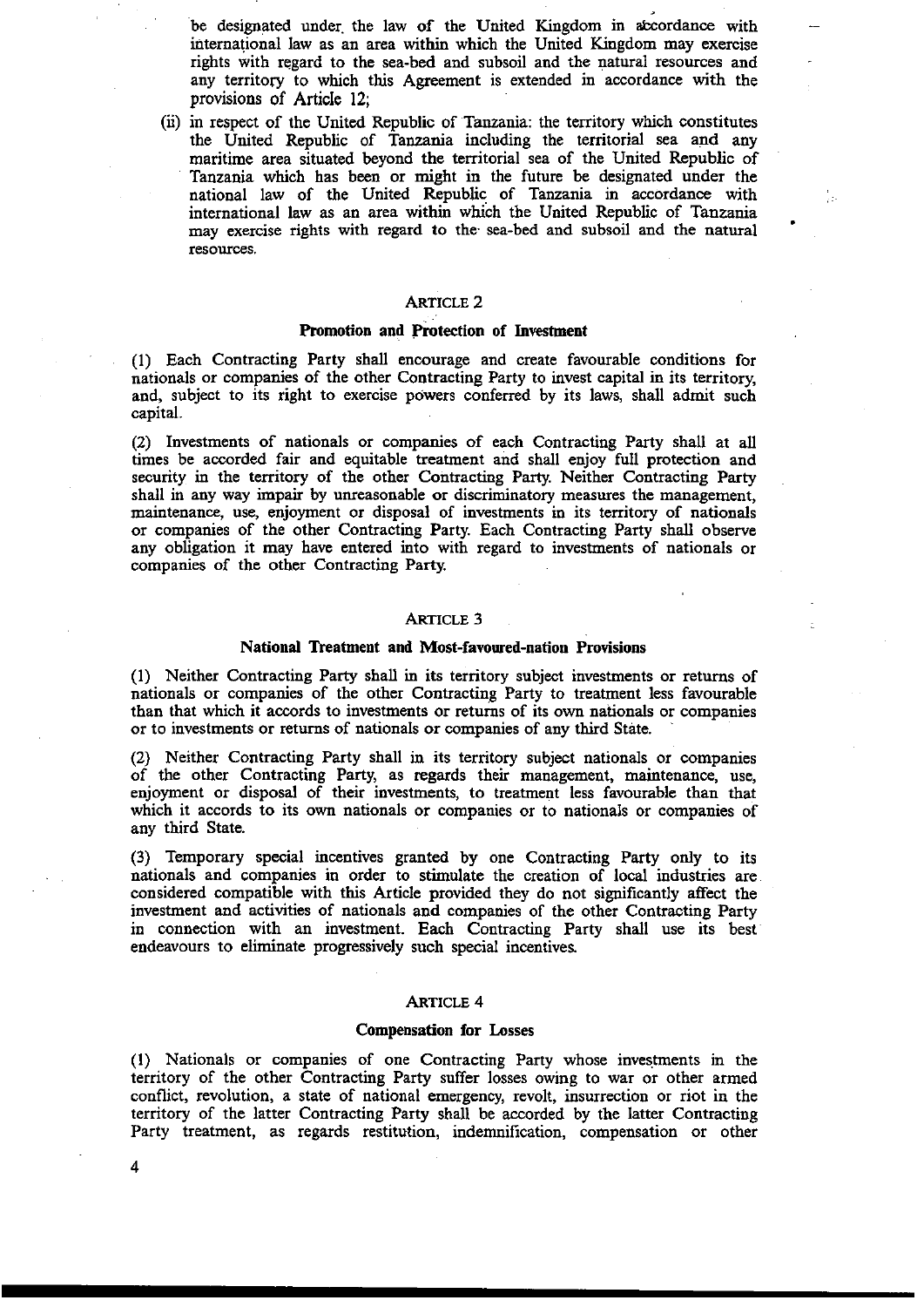settlement, no less favourable than that which the latter Contracting Party accords to its own nationals or companies or to nationals or companies of any third State. Resulting payments shall be freely transferable.

(2) Without prejudice to paragraph (I) of this Article, nationals and companies of one Contracting Party who in any of the situations referred to in that paragraph suffer losses in the territory of the other Contracting Party resulting from:

- (a) requisitioning of their property by its forces or authorities, or
- (b) destruction of their property by its forces or authorities, which was not caused in combat action or was not required by the necessity of the situation

sb.all be accorded restitution or adequate compensation. Resulting payments shall be freely transferable.

# ARTICLE 5

#### **Expropriation**

(1) Investments of nationals or companies of either Contracting Party shall not be nationalised, expropriated or subjected to measures having effect equivalent to nationalisation or expropriation (hereinafter referred to as "expropriation") in the territory of the other Contracting Party except for a public purpose related to the internal needs of that Party on a non-discriminatory basis and against prompt, adequate and effective compensation. Such compensation shall amount to the genuine value of the investment expropriated immediately before the expropriation or before the impending expropriation became public knowledge, whichever is the earlier, shall include interest at a normal commercial rate until the date of payment, shall be made without delay, be effectively realizable and be freely transferable. The national or company affected shall have a right, under the law of the Contracting Party making the expropriation, to prompt review, by a judicial or other independent authority of that Party, of his or its case and of the valuation of his or its investment in accordance with the principles set out in this paragraph.

(2) Where a Contracting Party expropriates the assets of a· company which is incorporated or constituted under the law in force in any part of its own territory, and in which nationals or companies of the other Contracting Party own shares, it shall ensure that the provisions of paragraph (1) of this Article are applied to the extent necessary to guarantee prompt, adequate and effective compensation in respect of their investment to such nationals or companies of the other Contracting Party who are owners of those shares.

#### ARTICLE 6

#### Repatriation of Investment and Returns

Each Contracting Party shall in respect of investments guarantee to nationals or companies of the other Contracting Party the unrestricted transfer of their investments and returns. Transfers shall be effected without delay in the convertible currency in which the capital was originally invested or in any other convertible currency agreed by the investor and the Contracting Party concerned. Unless otherwise agreed by the investor transfers shall be made at the rate of exchange applicable on the date of transfer pursuant to the exchange regulations in force,

#### ARTICLE 7

#### Exceptions

The provision of this Agreement relative to the grant of treatment not less favourable than that accorded to the nationals or companies of either Contracting Party or of any third State shall not be construed so as to oblige one Contracting Party to extend to the nationals or companies of the other the benefit of any treatment, preference or privilege resulting from:

 $\begin{bmatrix} 1 & 0 \\ 0 & 1 \end{bmatrix}$ 

 $\begin{array}{c} \begin{array}{c} \end{array} \end{array}$ 

 $\overline{\mathbf{a}}$ 

 $\pm$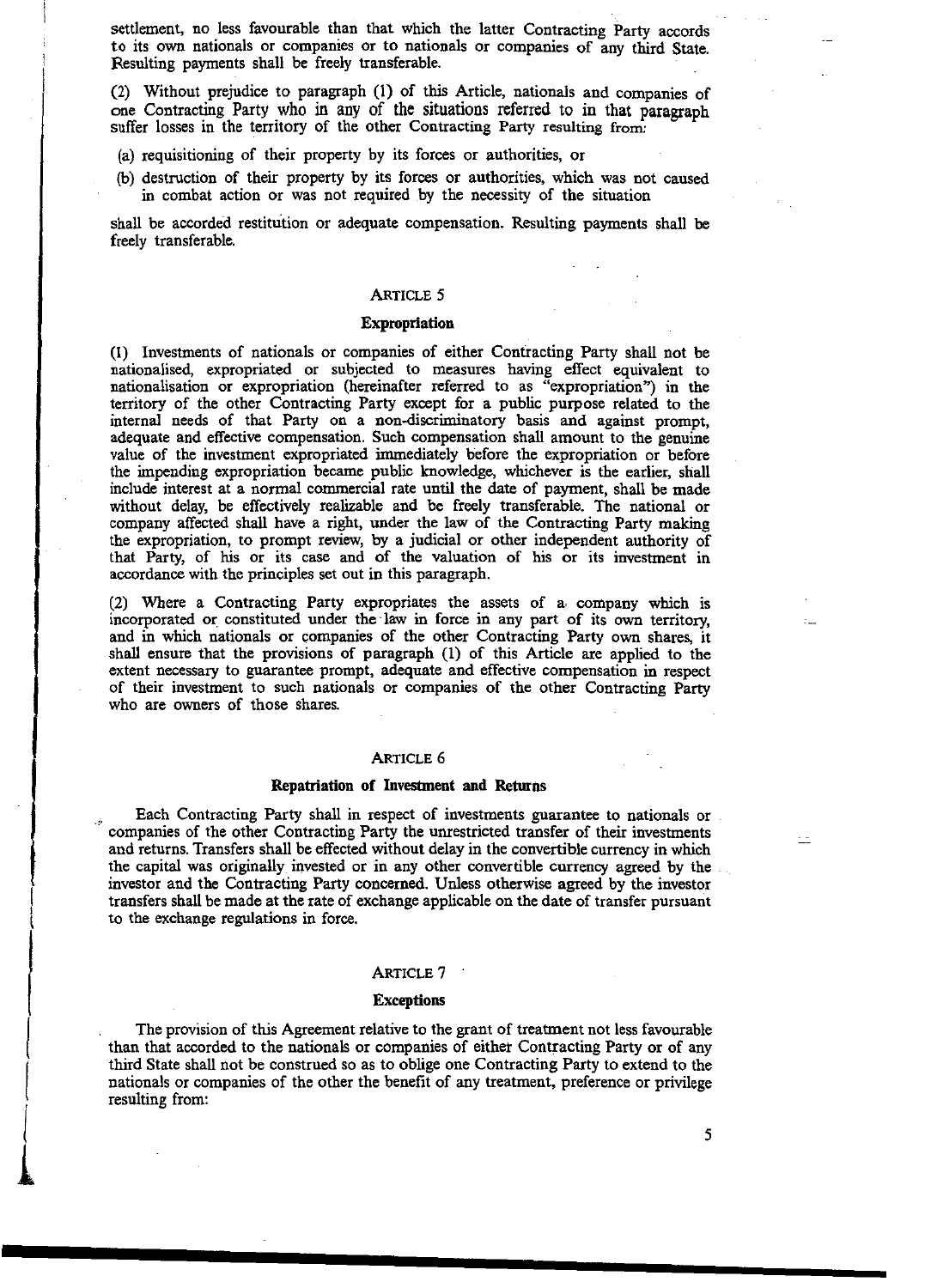(a) any existing or future customs union or similar international agreement to which either of the Contracting Parties is or may become a party, or

**q** 

 $\mathbb{R}^2$ 

(b) any international agreement or arrangement relating wholly or mainly to taxation or any domestic legislation relating wholly or mainly to taxation.

#### ARTICLE 8

#### Reference to International Centre for Settlement of Investment Disputes

(I) Each Contracting Party hereby consents to submit to the International Centre for the Settlement of Investment Disputes (hereinafter referred to as "the Centre") for settlement by conciliation or arbitration under the Convention on the Settlement of Investment Disputes between States and Nationals of Other States opened for signature at Washington on 18 March 1965<sup>1</sup> any legal dispute arising between that Contracting Party and a national or company of the other Contracting Party concerning an investment of the latter in the territory of the former.

(2) A company which is incorporated or constituted under the law in force in the territory of one Contracting Party and in which before such a dispute arises the majority of shares are owned by nationals or companies of the other Contracting Party shall in accordance with Article 25(2)(b) of the Convention be treated for the purposes of the Convention as a company of the other Contracting Party.

(3) If any such dispute should arise and agreement cannot be reached within six months between the parties to this dispute through pursuit of local remedies or otherwise, then, if the national or company affected also consents in writing to submit the dispute to the Centre for settlement by conciliation or arbitration under the Convention, either party may institute proceedings by addressing a request to that effect to the Secretary-General of the Centre as provided in Articles 28 and 36 of the Convention. In the event of disagreement as to whether conciliation or arbitration is the more appropriate procedure the national or company affected shal1 have the right to choose. The Contracting Party which is a party to the dispute shall not raise as an objection at any stage of the proceedings or enforcement of an award the fact that the national or company which is the other party to the dispute has received in pursuance of an insurance contract an indemnity in respect of some or all of his or its losses.

(4) . Neither Contracting Party shall pursue through the diplomatic channel any dispute referred to the Centre unless;

- (a) the Secretary-General of the Centre, or a conciliation commission or an arbitral tribunal constituted by it, decides that the dispute is not within the jurisdiction of the Centre, or
- (b) the other Contracting Party should fail to abide by or to comply with any award rendered by an arbitral tribunal.

# **ARTICLE 9**

#### Disputes between the Contracting Parties

(I) Disputes between the Contracting Parties concerning the interpretation or application of this Agreement should, if possible be settled through the diplomatic channel.

(2) If a dispute between the Contracting Parties cannot thus be settled, it shall upon the request of either Contracting Party be submitted to an arbitral tribunal.

(3) Such an arbitral tribunal shall be constituted for each individual case in the following way. Within two months of the receipt of the request for arbitration, each Contracting Party shall appoint one member of the tribunal. Those two members

ITreaty Series No. 2S (1967), Cmnd. 3255.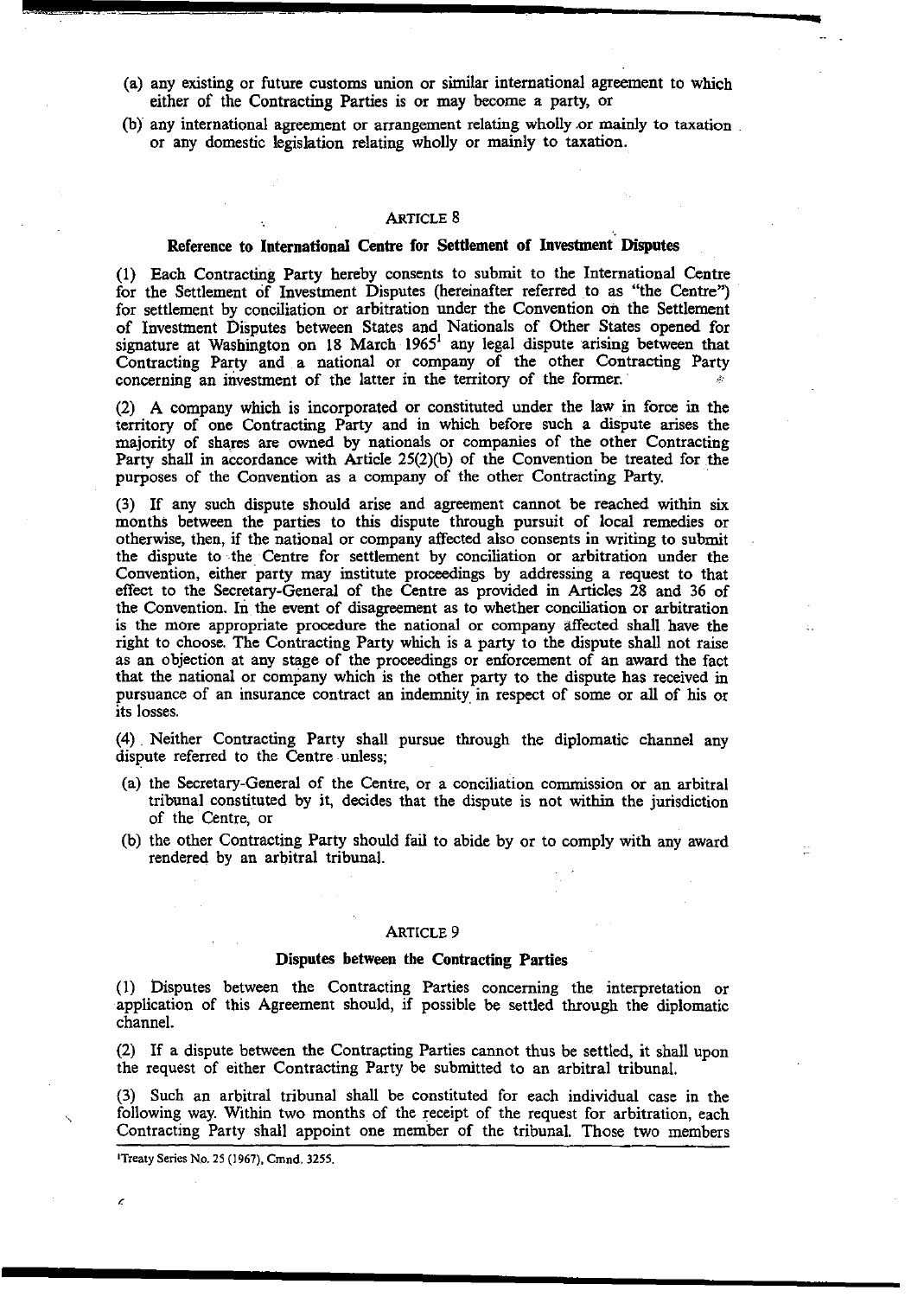Parties shall be appointed Chairman of the tribunal. The Chairman shall be appointed within two months from the date of appointment of the other two members.

(4) If within the periods specified in paragraph (3) of this Article the necessary appointments have not been made, either Contracting Party may, in the absence of any other agreement, invite the President of the International Court of Justice to make any necessary appointments. If the President is a national of either Contracting Party or if he is otherwise prevented from discharging the said function, the Vice-President shall be invited to make the necessary appointments. If the Vice-President is a national of either Contracting Party \_ or if he too is prevented from discharging the said function, the Member of the International Court of Justice next in seniority who is not a national of either Contracting Party shall be invited to make the necessary appointments.

(5) The arbitral tribunal shall reach its decision by a majority of votes. Such decision shall be binding on both Contracting Parties. Each Contracting Party shall bear the cost of its own member of the tribunal and of its representation in the arbitral proceedings; the cost of the Chairman and the remaining costs shall be borne in equal parts by the Contracting Parties. The tribunal may, however, in its decision direct that a higher proportion of costs shall be borne by one of the two Contracting Parties, and this award shall be binding on both Contracting Parties. The tribunal shall determine its own procedure.

#### ARTICLE 10

#### Subrogation

(1) If one Contracting Party or its designated Agency makes a payment under an indemnity given in respect of an investment in the territory of the other Contracting Party, the latter Contracting Party shall recognise the assignment to the former Contracting Party or its designated Agency by law or by legal transaction of all the rights and claims of the party indemnified and that the former Contracting Party or its designated Agency is entitled to exercise such rights and enforce such claims by virtue of subrogation, to the same extent as the party indemnified.

(2) The former Contracting Party or its designated Agency shall be entitled in all circumstances to the same treatment in respect of the rights and claims acquired by it by virtue of the assignment and any payments received in pursuance of those rights and claims as the party indemnified was entitled to receive by virtue of this Agreement in respect of the investment concerned and its related returns.

(3) - Any payments received in non-convertible currency by the former Contracting Party or its designated Agency in pursuance of the rights and claims acquired shall be freely available to the former Contracting Party for the purpose of meeting any expenditure incurred in the territory of the latter Contracting Party.

#### ARTICLE II

#### Application of other Rules

If the provision of law of either Contracting Party or obligations under international law existing at present or established hereafter between the Contracting Parties in addition to the present Agreement contain rules, whether general or specific, entitling investments by investors of the other Contracting Party to a treatment more favourable than is provided for by the present Agreement, such rules shall to the extent that they are more favourable prevail over the present Agreement.

7

•

I